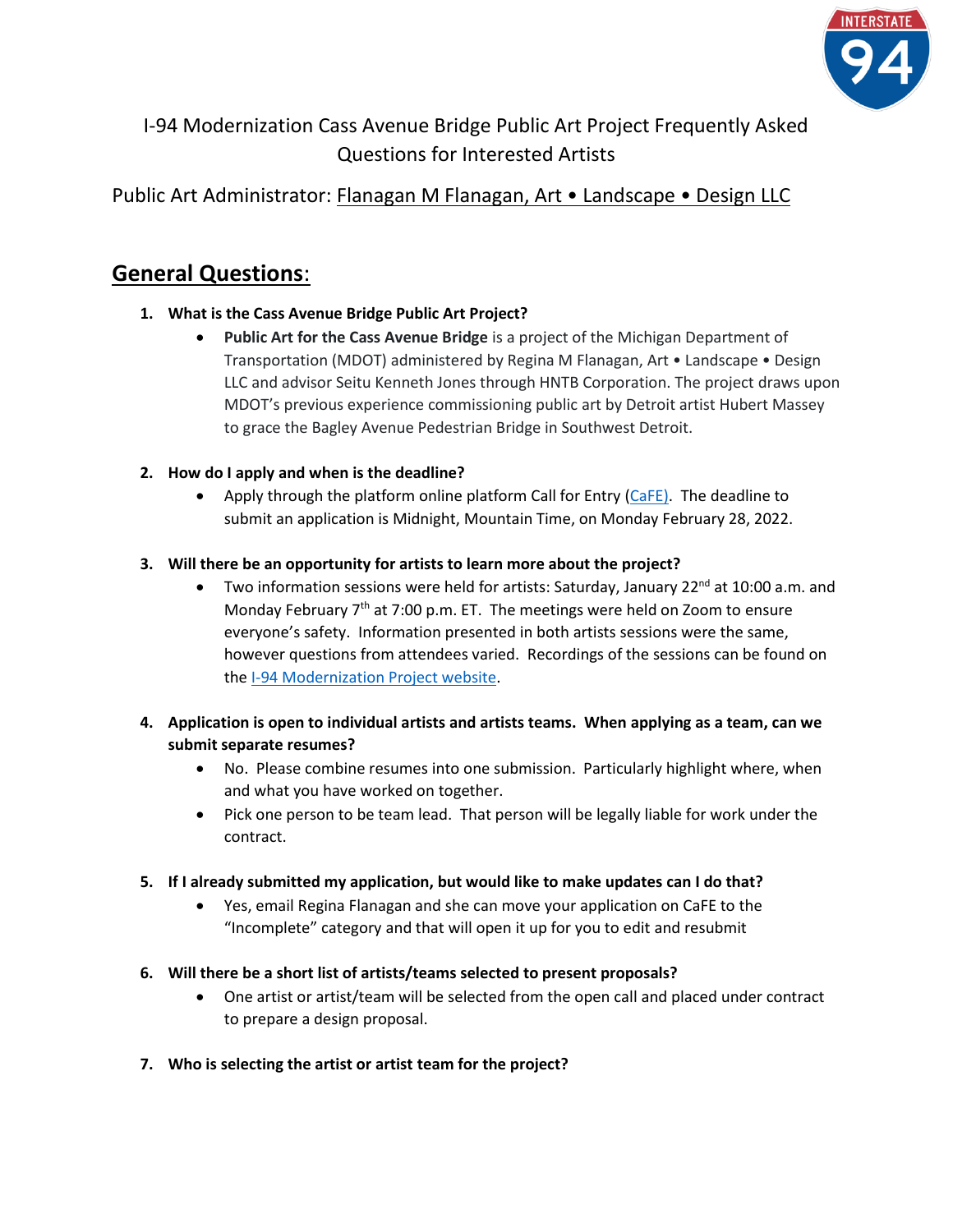

- Artist(s) will be selected by a Public Art Committee (PAC) reflecting diverse viewpoints who will make recommendations to MDOT. The PAC has representatives from MDOT, Detroit Institute of Arts, the College for Creative Studies, Wayne State University Art Department, Midtown Detroit Inc., and Detroit Collaborative Design Center, along with community residents.
- **8. I have specific questions that were not answered here. Where do I go?**
	- Contact the project administer, Regina M. Flanagan via email at: [mailto:regina@artlandscapedesign.us.](mailto:regina@artlandscapedesign.us) Questions may only be submitted by email so they can be documented.

# **Specific Questions from the Artist Information Sessions**

- 1. **I submitted to The Public Art for the Cass Avenue Bridge, Detroit, Michigan a little bit ago. I was curious if I could still send an updated Team Deck? I have added new team members to the team which I think is important to include if possible.**
	- Flanagan: I have moved your application on CaFE into the "Incomplete" category which should open it up for you to edit and re-submit. Please let me know if this doesn't work.
- 2. **If I applied to the Cass Avenue Bridge project the first time (in 2020); will I need to apply again?**
	- Yes, the opportunity areas have changed.
- 3. **Is the \$200,000 budget per piece or in total?**
	- This budget must cover all the artist(s) fees, costs and expenses; including engineering fees associated with designing, fabricating and installing the artwork.
- **4. If applying as a team will the PAC be understanding that a 2000 character statement is not a lot of space to introduce and address the key points highlighted in the evaluation criteria?**
	- This is the maximum number of characters allowed in CaFE. The jury will be reading many statements. Be concise and intentional about what you highlight.
- 5. **Regarding the insets in the barrier walls. In the open call you can see that there is a caution about adding weight to the bridge. If I do mosaic and it is 2-5 pounds per square foot, would that be a problem on the bridge?**
	- The weight is not a concern for the bridge design. However, it is important to make sure that the tile does not intrude into, or protrude out of, the one-inch depth of the barrier insets.
- 6. **In the previous meeting, it was established that a form liner could be utilized while the cement sidewalk barriers are poured/created, in collaboration with MDOT. Could the same collaboration occur with the consideration of casting dowels or anchor bolts in place while the cement is plastic? [Using materials in accordance with the Qualified Products List as stated in**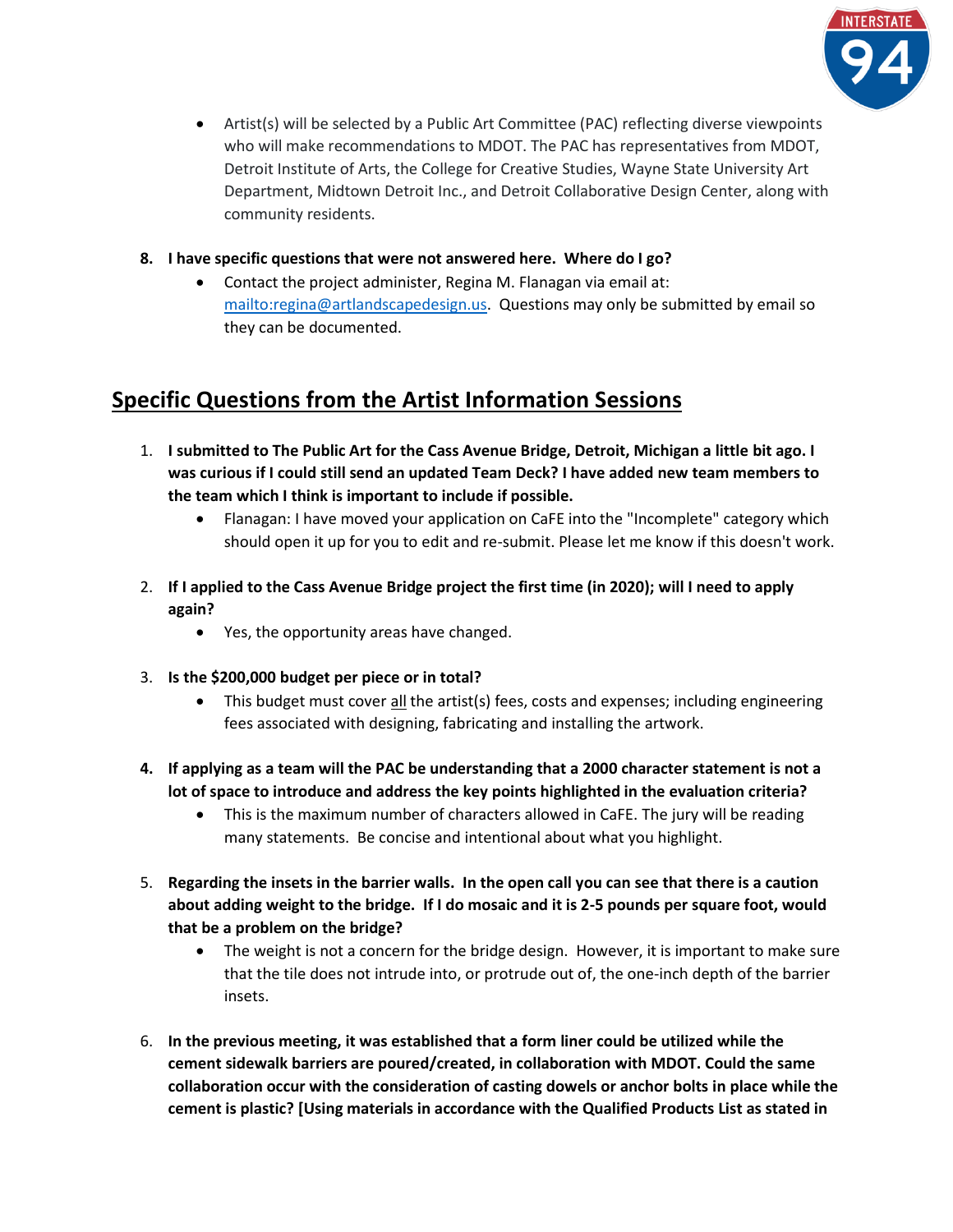

**MDOT Standard Specs for Construction, Section 804, Part C.**] **If not, could it be considered to drill holes for dowels into the hardened concrete barrier and grout dowels in place using nonshrinking grout? [also cited, Sec 804, Part C]**

- After the session the direction was provided that MDOT will not accept this installation method.
- 7. **I realize I am still unclear on the specs for the "placemaking" space of the flat bridge approach. I am confused about where it says the work should be composed of "Cast concrete walls inset with reliefs, mosaics, or ceramic murals are an option, or a cast-in-place sculptural wall." This leads me to believe the artwork should be integrated into the proposed the 20-foot long retaining wall, but perhaps I have that wrong. Can we put a freestanding structure in the middle of the 20-feet by 90-feet space or it the artwork need to be integrated into a wall?**
	- Flanagan: The open space, including the flat area and the landscape area, and the wall surfaces, are open for consideration
- 8. **Can you say, what does "placemaking" mean in the context of this same bridge approach space? I understand what placemaking refers to in the general art context and understand that there is a strong desire to make a space that is inspirational and welcoming for the surrounding communities in a very pedestrian friendly location. Is that what is meant in this case?**
	- Flanagan: Placemaking is an open-ended term in this context, and I think you are interpreting it appropriately for your work. The site's potential (for placemaking) will become more defined through the Community Forums, especially during the artist's design phase.
- 9. **If we utilize a form liner, does that mean that only the cost of the design and fabrication of the form liner would be the responsibility of the artist, but the cost of the concrete work itself would be part of the bridge construction budget?**
	- Direction provided after the session: The cost of the concrete work for the barrier will be part of the bridge construction budget. The cost of the design and fabrication of the form liner will depend on the intricacy of the artist's design. For example, if the formliner contains straightforward repeating imagery, the artist will provide the imagery to the contractor to fabricate the formliner. A CADD file would need to be provided to the contractor so the contractor can work with a formliner company to fabricate the custom liner. The artist will then work with the contractor to review shop drawings to ensure the formliner is fabricated per the artist's design. The cost of the design of the artistic imagery would be the responsibility of the artist, but the formliner fabrication would be part of the bridge construction budget. For inserts into the barrier wall, such as a custom shaped cast bronze relief, the artist would design the bronze element itself, and also create the formliner with the shape to receive it. The formliner would then be delivered to the bridge contractor to be used when the barrier walls are cast. The cost